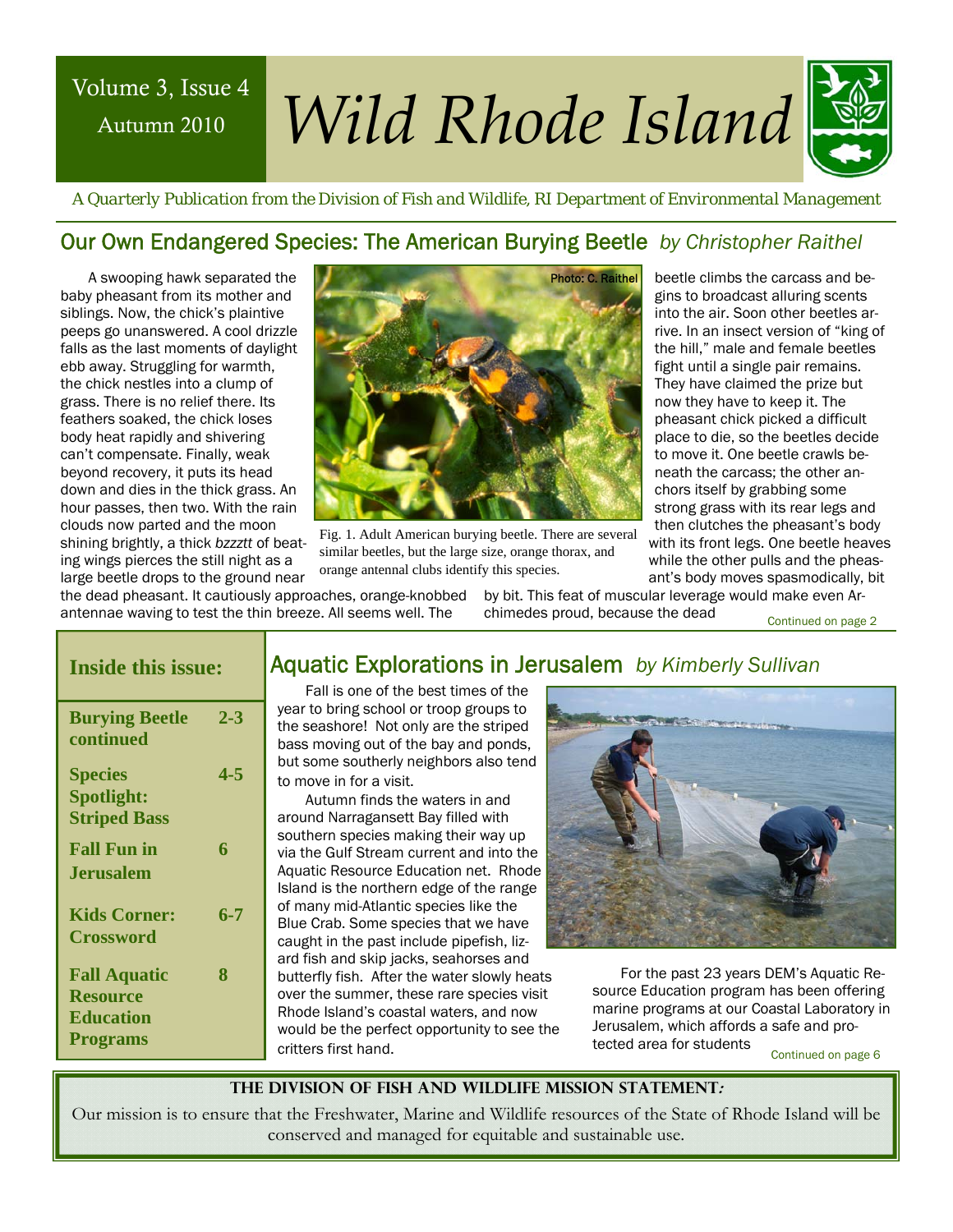

*W. Michael Sullivan, Ph.D. Director, Rhode Island Department of Environmental Management* 

*Larry Mouradjian, Associate Director, Bureau of Natural Resources* 

*Wild Rhode Island* is a quarterly publication of the Rhode Island Department of Environmental Management Division of Fish and Wildlife. Printing is supported by the Aquatic Resource Education program (*Federal Aid Grant F-42-E*).

alter the landscape, and Publisher: Kimberly Sullivan, Principal Fisheries Biologist, ARE Coordinator

Editor: Veronica Masson, Principal Fisheries Biologist

For a free subscription to *Wild Rhode Island* please call (401) 789-0281 or send an email to veronica.masson@dem.ri.gov. Please indicate whether you would like to have the newsletter sent to you via email or US mail.

> *Wild Rhode Island* is also available on the web at: www.dem.ri.gov

To report an environmental emergency or violation please call the RIDEM Division of Law Enforcement (401) 222-3070

#### The American Burying Beetle *by C. Raithel* continued



Fig. 2. American burying beetle distribution. The orange polygons are areas where *Nicrophorus americanus* was recorded historically. The red polygons depict its distribution since 1985.

pheasant outweighs the beetles by at least 100 times. With the carcass now in a more favorable position, the beetles work frantically to scoop soil from beneath it. As they dig, the pheasant's body slowly drops into a shallow hole. The beetles cover over the top of the carcass, plucking the body as they go, until by morning there is only a small patch of disturbed ground and a few feathers to mark the dramatic events of the night before.

 Unfortunately, this vignette is occurring much less often these days, because the beetle described above is the American burying beetle (*Nicrophorus americanus*), one of the rarest beetles in the world. This was not always so. The American burying beetle was once widespread and locally abundant until about 1920 (Fig. 1). Then it disappeared from a vast portion of its range. By the mid-1980s, the American burying beetle was known only from a few locations in Oklahoma and Block Island, and as a result was listed as an endangered species by the U.S. Fish and Wildlife Service (FWS) (Fig. 2). Burying beetles are found in many parts of the world. In North America there are about 15 species, of which about six occur in Rhode Island. All species of burying beetles are similar in body shape, appearance (usually black with orange markings - Fig. 1) and their attraction to dead animals. While their diet is cosmopolitan, consisting of other arthropods or any dead flesh they may encounter, their requirements for reproduction are exacting - they need fresh carrion

to rear their young. Because many animals, including ants, flies and scavenging vertebrates also like to snack on carrion, burying beetles sequester their find below ground, where it can be theirs alone. After they bury a suitable carcass, the beetles lay bare the remaining skin and smear it with secretions. These compounds have strong anti-microbial properties that inhibit decay.

They then wrap the carcass up into a nice tight packet that resembles a large

meatball, on which the female lays about 25 eggs. Burying beetles are surely fascinating, but one thing that really sets them apart from other insects is their behavior of tending the young. The larval beetles, which resemble large grubs (Fig. 3), actually beg for food and are fed by the parents as baby birds are. The adults also remain with the young to defend them from attack. The amount of parental investment is enormous for relatively few young.

When a species is designated as threatened or endangered by the FWS, those states where it was found become cooperators and perform actions relevant to population recovery. Typically, funding for such work is available via Section 6 of the Endangered Species Act. Therefore, because Rhode Island had one of the last known populations of the American burying beetle, we inherited a large portion of the planning and recovery responsibilities for it. One of these recovery tasks is to count our American burying beetle population every year. Beginning in 1991, the FWS contracted a burying beetle expert to design a monitoring array on Block Island. Since that time the RIDFW and the FWS have generated an annual population estimate of the American burying beetle. This work constitutes one of the longest monitoring efforts for any North American insect. The monitoring array consists of 50 baited pitfall traps arranged in three transects in the southwest section of Block Island. The traps are opened at night and checked the following morning. All

Page 2

Continued on next page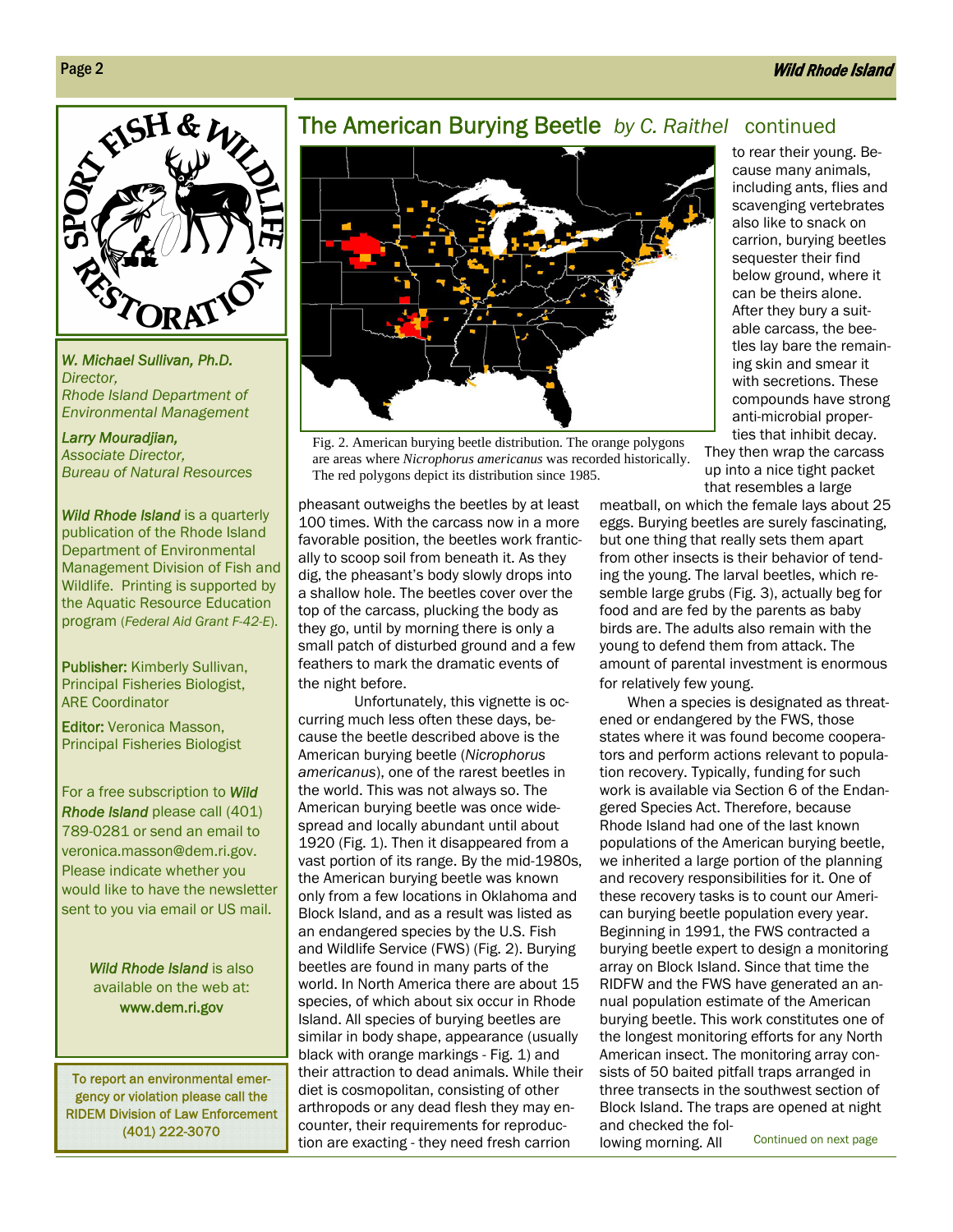#### The American Burying Beetle *by Chrisopher Raithel* continued

beetles are processed by sexing and measuring and then marked in a way that allows us to track their annual capture history.

It is an understatement to say that the American burying beetle is a very difficult species to understand. Its entire life history, the product of millions of years of adaptation, is designed to make it invisible except to other beetles. Humans cannot directly observe it under natural field conditions. This makes monitoring a little tricky. American burying beetles can be easily attracted to bait or lights, but monitoring a population in this way requires substantial interpretation of trap results. In other words, unless you trap them all, trapping results are some subset of the actual population. But what do the numbers really mean? We've spent a fair amount of time trying to answer this question. We know that beetle activity (and therefore the availability for capture) is influenced by the weather. They don't fly when it is cold, wet, or windy. In some years the weather has not cooperated



Fig. 4. Carrion provision on Block Island. Michael Amaral (FWS) gives a fish carcass to the beetles.

and inhibited data collection. Also, when doing mark-andrecapture estimations, there are nasty little things known as confidence limits. It is easy to generate an estimate and to infer a trend from a series of them, but confidence limits are a way to evaluate how much you should trust the results. Un-



Fig. 3. A brood of American burying beetle larvae.

cies is still found in Rhode Island but vanished from most of North America comes down to two words – Block Island. This animal defies conventional wisdom for species management because its "habitat" may not be a vegetation type or some other easily observed physical feature, but rather a string of probabilities – that a carcass of a certain size will be created, will remain available, and then be used effectively by

> Island still has robust bird populations and no vertebrate scavengers,

reproduction is more favorable there than elsewhere in eastern North America. The Block Island population of American burying beetles is probably about 3,000 individuals in a given year, and it has been relatively stable. We have implemented several actions that should augment the Block Island American burying beetles. The most important of these is the provisioning of carrion. We bring several dead quail to Block Island each year and "give" them to the beetles to guarantee that they use them successfully. If carrion is limiting the population, then providing "extra" carcasses should help them. This is what we've seen; since carrion supplementation began in earnest in 1994, the beetle population has tracked upward.

Endangered species biologists are often asked variants of the questions, "What good is it? Why would we spend money on a beetle? What does it do for us?" Over the years I've fielded my share of such queries and have developed a menu of responses from which I try to pick the most appropriate for a given situation. Here I offer the following as a sort of preemptive strike. I don't know the value that any single organism contributes to the panoply of life on earth, but I do believe that there *is* such a value. American burying beetles are beautiful, interesting and very cool. Working with them has taught me much about the awesome diversity and vulnerability of life on earth.

fortunately (again), the confidence limits we have generated are pretty large, meaning that our faith in the numbers should be low. This limitation is a function of several processes, and we are trying to improve the survey by increasing our sample of trapped animals.

 So, there's a lot we don't know, but we have been able to make several inferences (educated guesses) about the conservation status and recovery potential of the American burying beetle. The reason this spe-American burying beetles. Block so the formulae for successful beetle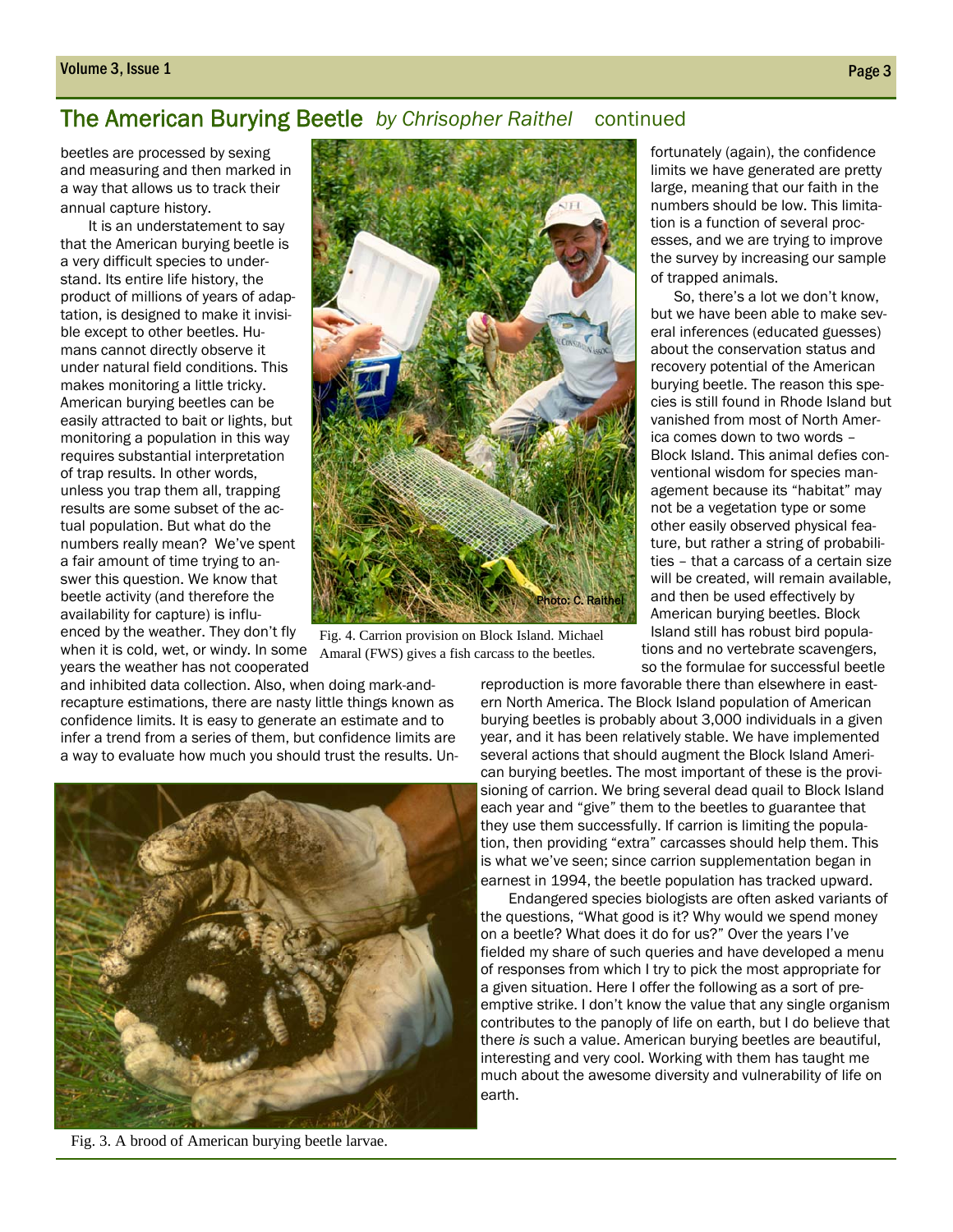#### Species Spotlight: Striped Bass *Morone saxatilis By Scott Olszewski*



The Striped Bass is one of the most sought-after game fish in the United States. Commonly referred to as

"Rockfish" in the mid-Atlantic region and "Striper" in the northeast, this species has gone through multiple periods of high and low abundance. Around 1900, records indicate that abundance was so high the fish were used as fertilizer in the farming industry. Eventually, overfishing and environmental conditions lead to a near stock collapse in the 1980s. In 1982, the striped bass population was estimated at less than nine million fish. Through strict management, the stock was rebuilt to an estimated 70 million fish in 2004. Although the population has decreased slightly since, biomass remains well above the threshold and target levels of abundance (Figure 1). Currently the striped bass stock, based on the most recent (2009) Atlantic States Marine Fisheries Commission stock assessment indicated that striped bass are not overfished and overfishing is not occur-

**Spring Summer E** Fall ■ Winter

**Striped bass migration patterns. (Massachusetts DMF)** 

of Maine, while fall and winter migrations take fish back south where wintering mainly takes place from the Hudson River through New Jersey, the Delaware and Chesapeake bays and south through the Carolinas. Small aggregations of striped bass have been observed overwintering in the vicinity of power plant discharge areas where water temperatures remain within their tolerance of 6-25 °C (43-76 °F). The striped bass has also been successfully introduced in numerous inland lakes and reservoirs and to the Pacific coast, where it now occurs from Mexico to British Columbia (Mass. DMF).

**DESCRIPTION, GROWTH AND REPRODUCTION:** The upper body of the striped bass is usually blueish to dark olive, and

> the sides and belly are silver to white. Seven or eight narrow horizontal stripes extend from the back of the head to the base of the tail giving this bass its name, and are the most easily recognized characteristic of this species. Striped bass can live up to 40 years and can reach weights greater than 100 pounds, although individuals larger than 50 pounds are considered rare (Mass. DMF). The Rhode Island State record Striped Bass was caught in July 2008 off Block Island. It weighed 76 pounds 14 ounces and measured 54.75 inches in length. The all-tackle angling record fish was taken in 1972 in the State of New Jersey. It weighed 78 pounds 8 ounces and measured 72 inches in length.

The migratory stock spawns annually during April to June after fish migrate into fresh or brackish water. Water temperatures during spawning are 10-23°C

ring leading some to refer to the striped bass fishery as one of the true success stories of fisheries management.

**HABITAT AND RANGE:** The striped bass is a coastal species within the family of temperate basses, Moronidae. Unless migrations or the pursuit of food directs schools of fish across open ocean environments, striped bass are not usually found greater than 15 miles from shore. The striped bass is an anadromous species meaning they migrate from sea to fresh water rivers to spawn, and range from the Gulf of St. Lawrence along the east coast to Florida and the Gulf of Mexico. Both spawning and juvenile populations of striped bass frequent enclosed bays and rivers at various times of the year either to spawn or feed. Striped bass tend to congregate around rocky outcroppings and submerged boulders in and around the surf line. Bass are also often found in areas of swift currents in and around breach-way channels. Only after the first two years of life will striped bass migrate. Spring and summer migrations send schools of striped bass north into the Gulf (58-73°F); peak spawning temperature is 15-20°C (59-68° F) (NMFS 2006). Females attain a larger



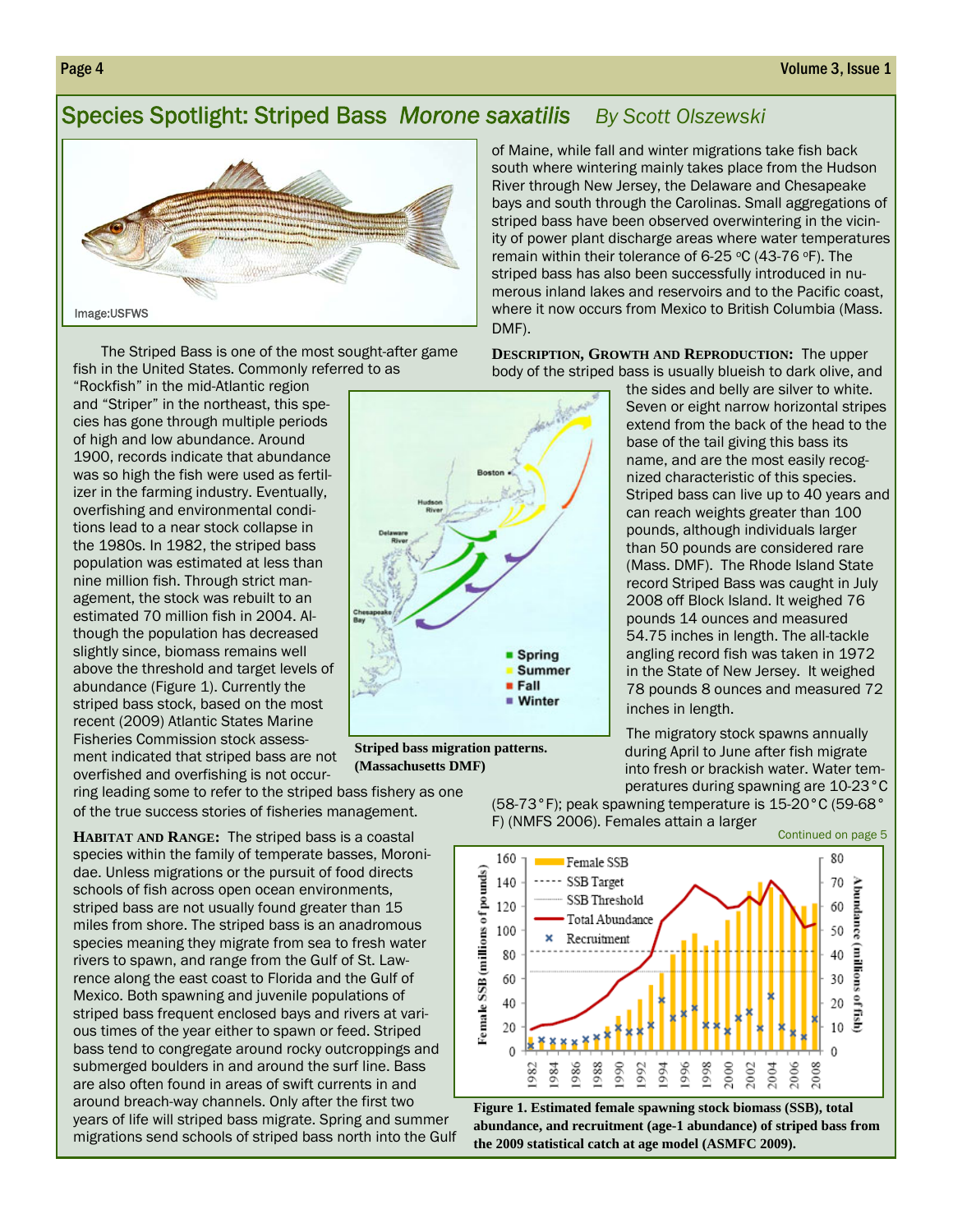#### Wild Rhode Island Page 5 (1996) and the second control of the second control of the second page 5 (1996) and the second page 5 (1996) and the second control of the second control of the second control of the second control

#### Species Spotlight: Striped Bass *by Scott Olzsewski* continued



maximum size than males; and most striped bass over 30 pounds are female. Females do not reach sexual maturity prior to the age of four, and some not until the age of six. The number of eggs produced by a female striped bass is in direct proportion to its body size. A 12-pound female may produce about 850,000 eggs, while a 55-pound female may produce upwards of 4,200,000 eggs. Males reach sexual maturity at two to three years of age (Massachusetts DMF).

YOY (young of the year) spend the first year of life in the coastal estuaries where they were spawned and are monitored in various state surveys. The State of Maryland YOY beach seine survey is an accepted indicator of juvenile year class strength and used by the ASMFC technical committee in the striped bass stock assessment to document annual variation and long-term trends in abundance and distribution. (Figure 2, Maryland DNR)

**FEEDING:** Striped Bass are opportunistic feeders and will prey upon almost anything that presents itself, including smaller fish and invertebrates. Lists of stomach contents include sea lamprey, eel, shad, alewife, herring, menhaden, anchovy, smelt, hake, mullet, perch, croakers, weakfish, sand lance, lobsters, crabs, squid, clams and an assortment of various worms (Collette and MacPhee 2002). However



diets were made up mostly of local species depending on seasonal prey availability.

**FISHERIES AND STOCK STATUS:** Striped Bass fisheries in the State of Rhode Island are divided into a recreational fishery and commercial fishery. The recreational fishery is managed by a minimum size of 28 inches, a two fish possession limit and no closed season. The commercial fishery is broken up into two categories. The floating fish trap fishery, with a 26 inch minimum size, harvests 39% of the annual commercial quota and the general category fishery, with a 34 inch minimum size and a spring and fall fishery, which harvests the remaining 61% of the annual quota.

State of Rhode Island marine fisheries biologists collect striped bass age data through a port sampling program each spring and summer. Data is collected through information collected at fish dealers and from commercial fisheries. This

information is used to determine the size structure of the recreational and commercial catch, incorporated into the Commission stock assessment and used to gauge the overall health of the striped bass stock.

The striped bass population and fishery is considered to be in good condition



and over-fishing is not occurring. With proper conservation and management, fisheries scientists, from state and federal governments along with fishing associations and concerned citizens continue monitoring efforts to protect striped bass by improving conservation strategies and enforcing existing management measures.

#### **REFERENCES:**

- Atlantic States Marine Fisheries Commission. 2009. Interstate Fishery Management Plan for Striped Bass (2009 Stock Assessment Report for Atlantic Striped Bass).
- Collette B. B. and G. Klein-MacPhee. 2002. *Bigelow and Schroeder's Fishes of the Gulf of Maine*, Third Edition. Smithsonian Books. 882pp.
- Massachusetts Division of Marine Fisheries. 2010. Striped Bass Species Profile.

Maryland DNR. 2010. YOY Juvenile beach seine survey index.

NMFS. 2006. Status of Fishery Resources for Striped Bass.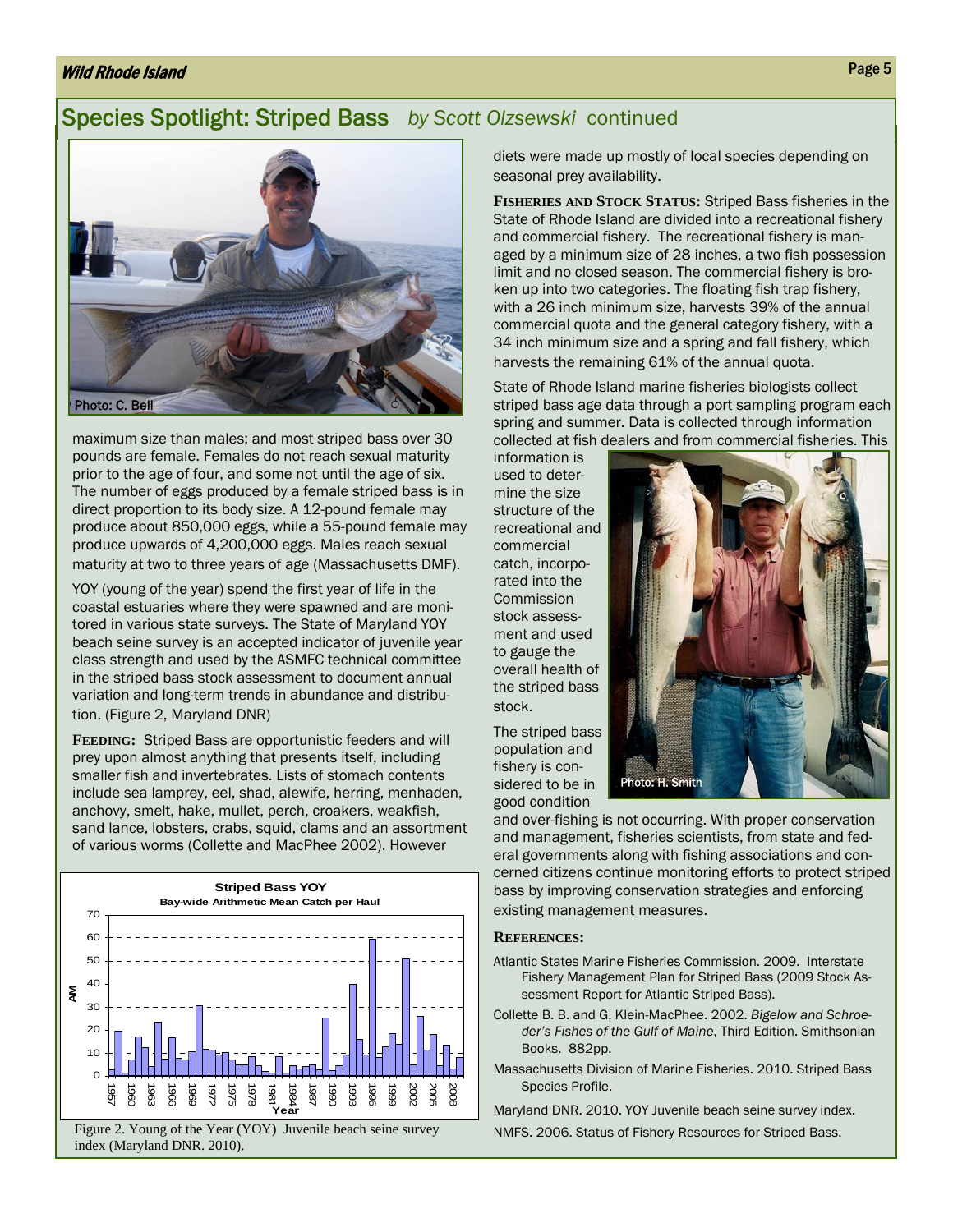#### Aquatic Explorations in Jerusalem *by Kimberly Sullivan*



to explore Rhode Island's marine ecosystems. During the field trip, the students have an opportunity to make their own tidepool with marine creatures caught in a seine net. These creatures include common invertebrates such as green crabs, hermit crabs, horseshoe crabs, and fish such as flounder and silversides. Not only does the Jerusalem Coastal Lab afford us the opportunity to beach seine in a protected cove, but it is also located next to Succotash Salt Marsh, where the students have the chance to explore the flora and fauna of the salt marsh and learn why it is important to preserve such beautiful coastal resources. The day culminates in a scavenger hunt where students look for the different creatures mentioned throughout the beach seine and marsh walk.

While the water will stay warm enough to have visitors from our southerly neighbors for a little while longer, the weather won't stay this genteel for long. Book your next marine ecology program this fall. For more information please contact Kimberly Sullivan at 401- 539-7333 or Kimberly.sullivan@dem.ri.gov.

### Kids Corner! *Presented by the Aquatic Resource Education Program*

Fall is a great time for salt water fishing. Below are some of Rhode Island's salt water fish species. Use the clues and pictures on page 7 to fill out the crossword. Answers are on page 8.

#### **Across**

2. First name of the fish that has three modified fin rays on either side of it's body and fins like a bird

3. \_\_\_\_\_\_\_\_\_\_fish: possesses a lure from the top of it's head, also known as a monkfish

5. A popular fish for anglers that comes into Narragansett Bay in the spring and heads out in the fall easily identified by it's horizontal stripes.

8. Atlantic \_\_\_\_

9. Common fish in Narragansett bay during the summer and fall months.

11. A smaller silvery salt water fish that has a forked tail or caudal fin.

12. A mottled gray and black fish with one long dorsal fin from its head down to its tail.

13. Atlantic \_\_\_\_.

14. A common name for the summer flounder.

15. Type of flounder that faces to the right. \*\*\*\*\*\*\*\*\*\*\*\*\*\*

- **Bonus Question Name the**  ☆
- **fish not mentioned in the**
- **crossword: \_\_\_\_\_\_\_\_\_\_\_\_\_\_**

\*\*\*\*\*\*\*\*\*\*\*\*\*\*

☆ ☆

#### **Down**

- 1. 2<sup>nd</sup> and 3<sup>rd</sup> name of the fish in clue 2 across.
- 4. \_\_\_\_\_\_\_\_\_\_ Toadfish.
- 5. Also known as a Weakfish.
- 6. \_\_\_\_\_\_\_\_\_\_ \_\_\_\_\_\_\_\_ bass.

7. A flat, bottom dwelling fish that is known for it's protective coloration ability and eyes on the same side of it's head.

10. Type of flounder that faces to the left.

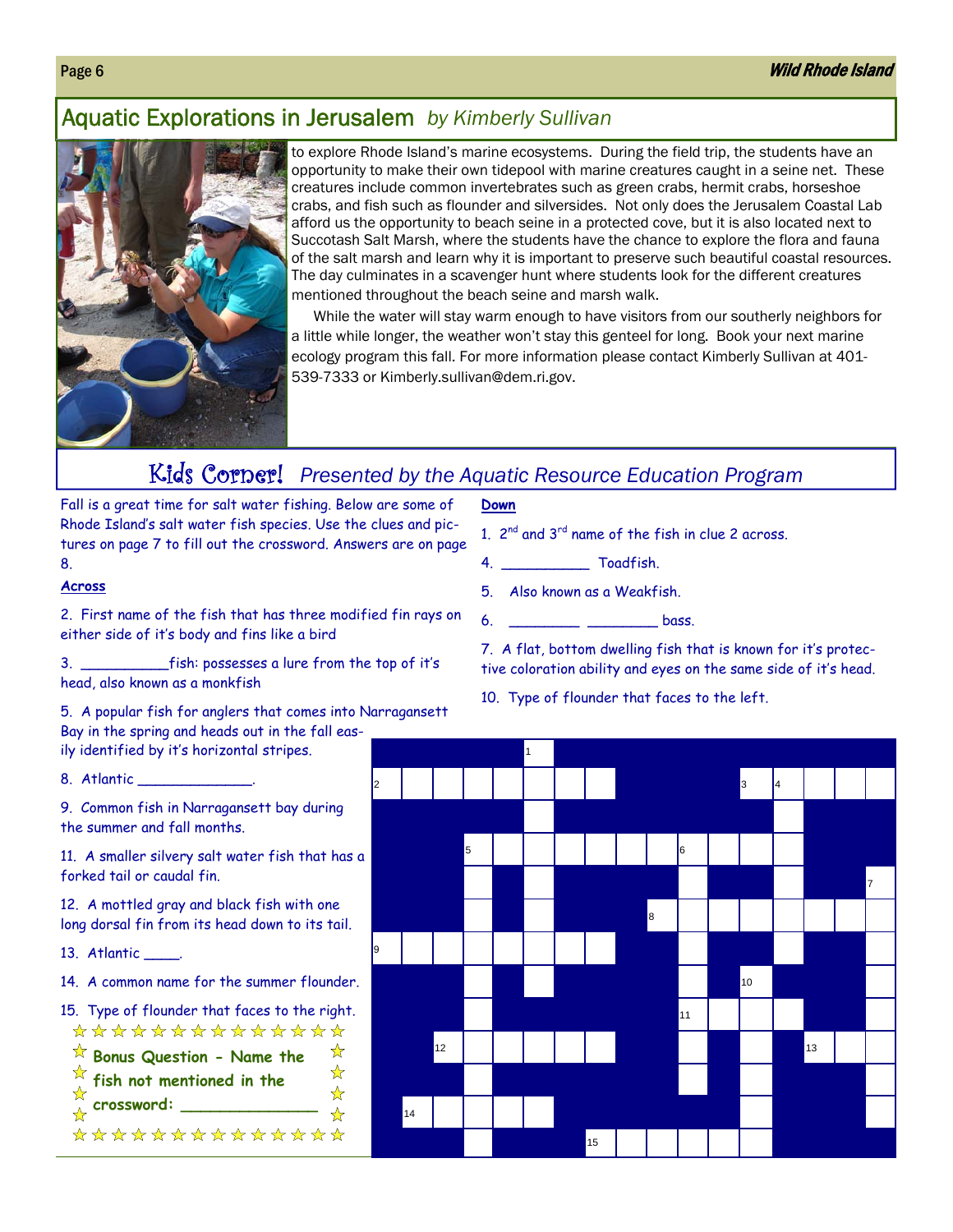